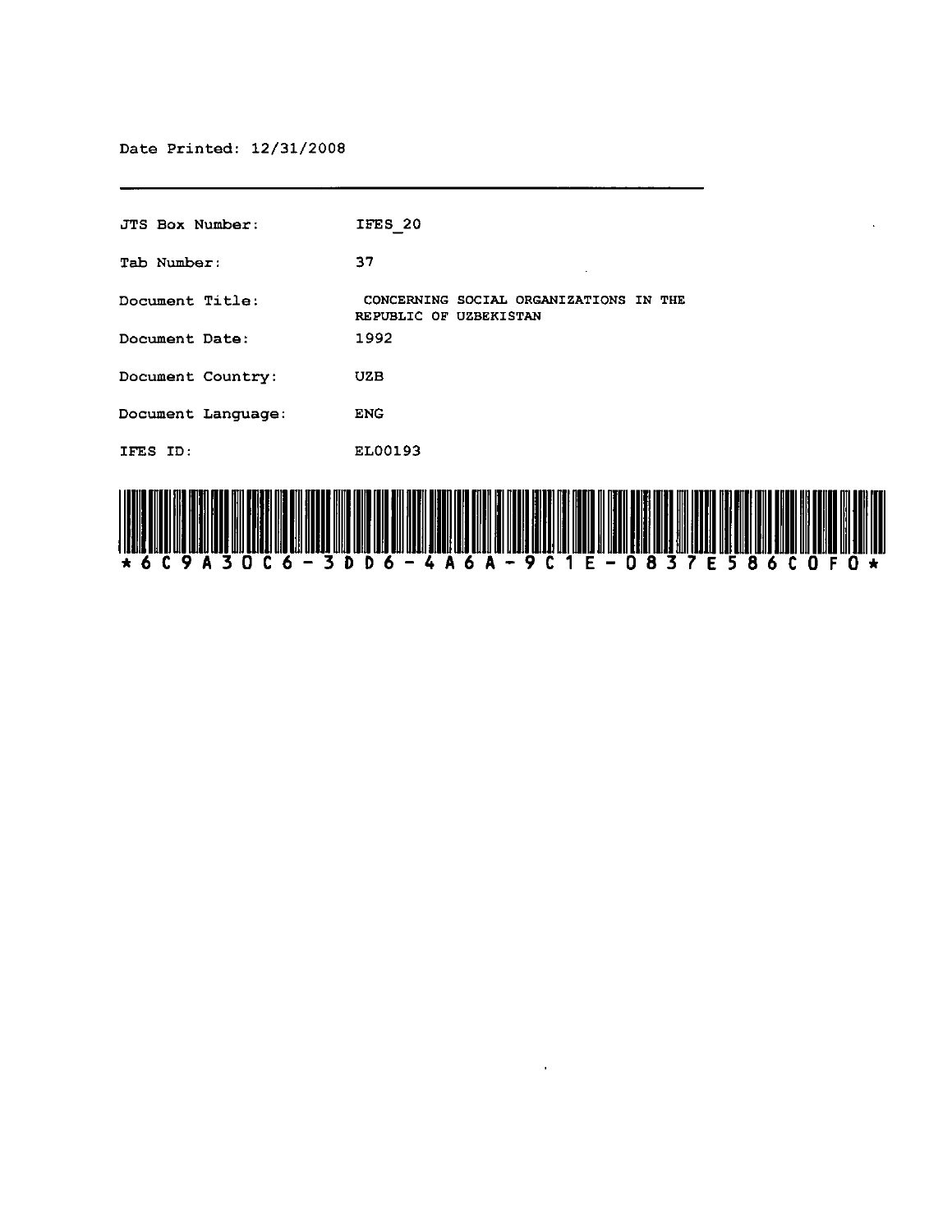law / UZB (1982 / 005/eng

Law of the **Republic of Uzbekistan** 

# **Concerning Social Organizations in the Republic of Uzbekistan**

Expanding on the Universal Declaration of Human Rights and the Constitution of the Republic of Uzbekistan, this Law strengthens the inalienable right and freedom of citizens to form social organizations.

#### **CHAPTER}, GENERAL DESCRIPTION**

Article 1. Definition of a social organization

Social organizations are voluntary formations, arising as the result of the expression of the free will of citizens who have joined together for the cooperative realization of their rights, freedoms, and legal interests in the areas of politics, economics, social development, science, culture, ecology, and other aspects of life.

Social organizations are accepted to include the following: political parties, popular movements, trade unions, women's, **youth. and children's organizations. organizations of veterans and the disabled. scientific. technical, cultural awareness. sport and leisure. and other voluntary societies. artistic unions. fraternities. foundations. associations, and other citizen**  groups.

The authority of the present Law does not extend to cooperatives and other organizations pursuing commercial objectives for profit with other enterprises and organizations, to religious organizations, to organs of regional social self-government (councils and committees of microregions, mahalla, apartment building, street, block, town, and village committees, and others), and organs of social individual initiative (citizen militia, citizen courts, and others) whose means of formation and activity are anticipated by other legislation.

> Article 2. Legislation of the Republic of Uzbekistan Concerning Social Organizations

Legislation of the Republic of Uzbekistan concerning social organizations consists of the present Law defining the fundamental legal situation of social organizations, the Law of the Republic of Karakalpakstan Concerning Social Organizations, and other legislative acts of the Republic of Uzbekistan.

Article 3. Reasons for Forming a Social Organization

Social organizations are formed with the goal of realizing and defending civil, political, economic, social, and cultural rights and freedoms; developing the activity and individual initiatives of citizens and citizen participation in the management of governmental and social affairs; satisfying professional and amateur interests; developing scientific, technical, and artistic creativity; protecting the health of the population, and the population's participation in philanthropic activity; carrying out cultural awareness, physical fitness, and athletic work; protecting nature and historical and cultural monuments; patriotic and humanistic education; expansion of inter-repUblican and international contacts and strengthening intercultural peace and friendship; carrying out other activities not prohibited by law.

Not allowed is the formation of a social organization whose activity is directed toward the destruction of society's ethical foundations or general humanistic values, or which has the goal of illegally changing the constitutional system or destroying the unity of the Republic of Uzbekistan and the Republic of Karakalpakstan, or advocating war, violence, and cruelty, exacerbating social, including class and race, national, and religious animosities which lead to social disintegration, or **carrying out other activities not pennitted under law.** 

**Not allowed is the fonnation of social militaristic organizations and armed fonnations. and likewise religious parties and**  their affiliates and subordinate structures.

Social organizations and their organs are not permitted to employ anti-democratic coercion on legal and democratically formed government structures, departments, and authorized officials. Any attempts under the pretext of the democratic

> *F Clifton While Resource* Cenlcl' *7/T*  International Foundation for Election Sysic $\mathbb{Z}^2$ .

×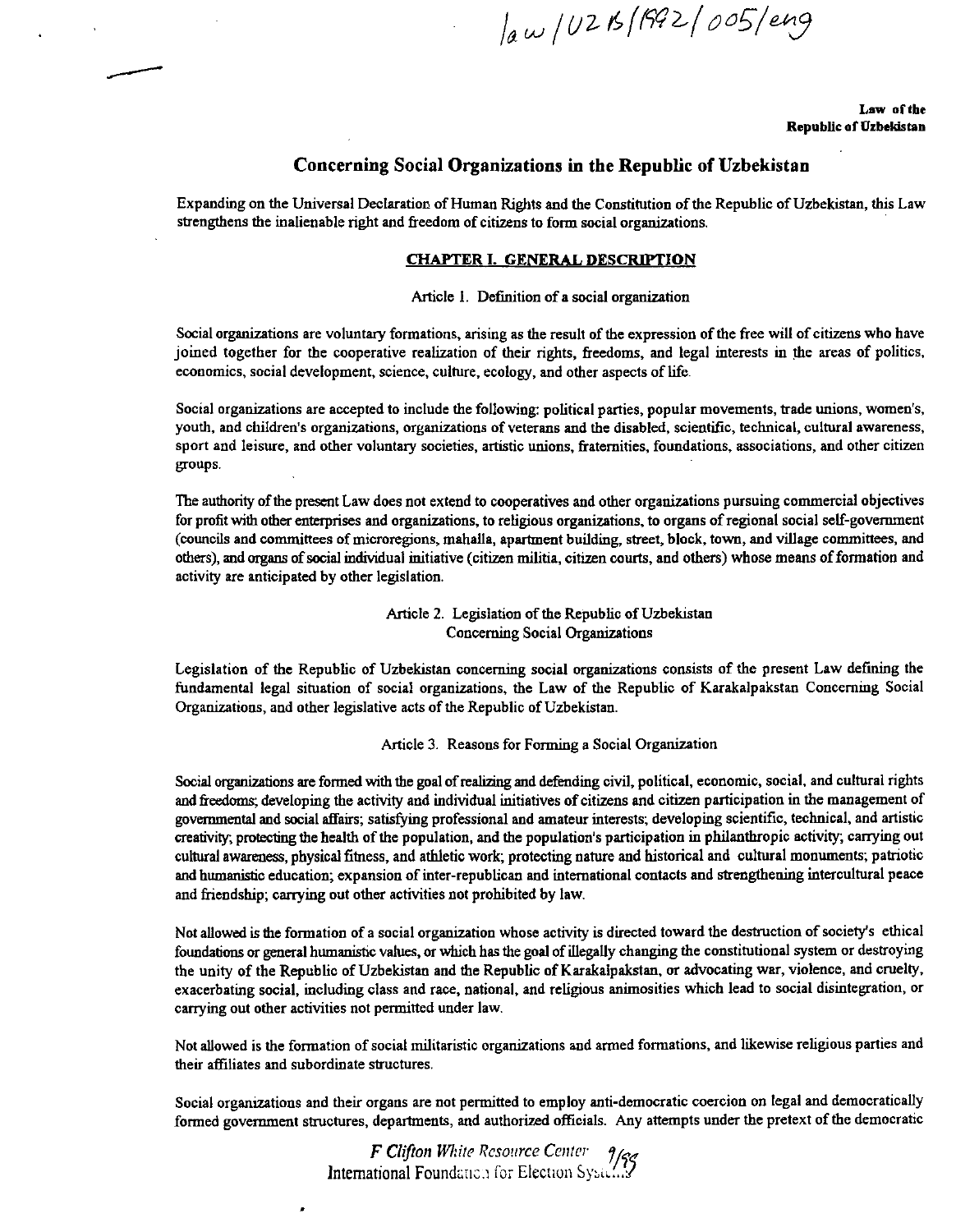process to influence the lawfully functioning organs of government power and its departments and officials is against the law.

In accordance with the law, the formation and activity of a social organization which infringes upon the health and morality of the population and the rights and legally guaranteed interests of citizens will be prosecuted.

Article 4. Principles of the Formation and Activity of Social Organizations

Social organizations are formed and operate according to the principles of voluntarism, the equal rights of its members (participants), self-regulation, observance of the law, and openness.

All social organizations, in carrying out functions anticipated by their charter and other official documents, act within the framework of the Constitution of the Republic of Uzbekistan, and, in the Republic of Karakalpakstan, the Constitution of the Republic of Karakalpakstan, and other laws of the Republic of Uzbekistan.

The participation or non-participation of a citizen in the activity of a social organization may not be a reason for the limitation ofhis rights and freedoms, or for presenting him with property, including official employment in a government organization, or be a reason for unfulfilled responsibilities required by law.

Legislation concerning employment, social welfare, and social security for workers applies to the employees of social **organizations.** 

#### Article 5. The Government and Social Organizations

The government provides observance of the rights and legal interests of social organizations, and, in accordance with the **constitution. guarantees the conditions for carrying out the goals outlined in the charters of social organizations.** 

The government provides material and financial support to youth and children's organizations and extends tax privileges to them, and provides children's organizations with the right to use the physical spaces of schools, extracurricular institutions, clubs, palaces, culture houses, and athletic and other structures free of charge or with special privileges.

The intercession of governmental organs and officials into the activity of social organizations, in equal measure as the intercession of social organizations into the activity of government organs and officials, is not permitted, except in cases when it is permitted by law.

The activity of organizations, political parties, and other social organizations is carried out, usually, outside of the normal work hours of its members (participants) and at the expense of these organizations.

Not permined is government financing of political parties and popnlar social movements that pursue political objectives, with the exception of cases of financing election campaigns in accordance with legislation concerning the election of people's deputies and popular voting.

Questions concerning the interests of social organizations in situations anticipated by legislation are decided by government **organs and economic organizations with the participation or approval of the concerned social organizations.** 

# Article 6. Republican and Other Social Organizations

Republican social organizations are organizations whose activity and chartered goals are distributed over the entire territory of the republic. In regard to this point, republicao political parties and trade unions should have no less than three thousand **members.** 

Local social organizations are those that are regional, district, city, town, or village.

Regional and Tashkent City social organizations are organizations whose activities and chartered goals are distributed over the entire territory of the region, and in the city of Tashkent over the entire territory of the city.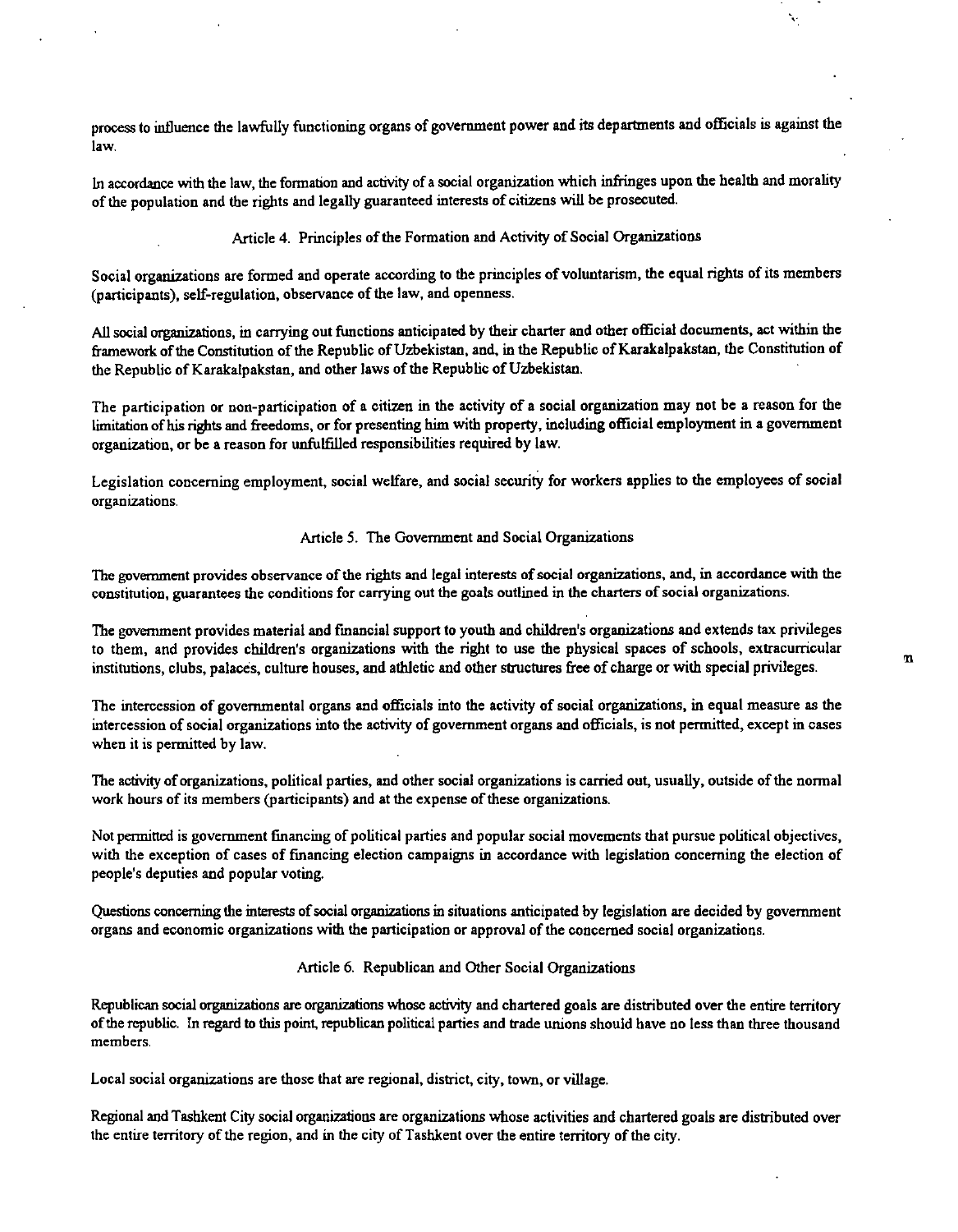District (city) social organizations are organizations whose activities and chartered goals are distributed over the entire territory of the district (city).

Town (city) social organizations are organizations whose activities and chartered goals are distributed over the entire territory of the town or village.

In necessary situations inter-regional and inter-district social organizations can be formed.

#### Article 7. Unions of Social Organizations

Social organizations have the right to voluntarily combine into unions of social organizations.

Unions of social organizations form, work. and terminate their activities in the manner described by the Law concerning **social organizations.** 

# CHAPTER 2. THE FORMATION OF SOCIAL ORGANIZATIONS AND THE CESSATION OF THEIR ACTIVITY

Article 8. The Formation of Social Organizations

**Social organizations are founded 00 the initiative of no less than ten citizens.** 

The founders of the social organization caU a founding convention (conference) or general meeting, in which a charter (or bylaws or another founding document) is approved and governing organs are formed.

Article 9. Membership in Social Organizations

Members (participants) of social organizations are citizens of the Republic of Uzbekistan. Except in the case of political parties, membership for foreign citizens or individuals without citizenship may be anticipated in the charter.

Members of political parties in the republic must be citizens of the Repnblic of Uzbekistan who have reached eighteen years ofage.

A member of one political party may not simultaneously be a member of another political party.

Social organizations, except political parties and trade unions, in certain situations anticipated by their charters, may accept **collective members and working groups of enterprises. institutions, organizations, and citizen groups.** 

Article 10. The Charter of a Social Organization

The charter of a social organization should contain:

I. name, goals, and objectives of the social organization;

2. **the structure of the social organization and the tenitoriallimits in which it carries out its** work~

3. the conditions and method of membership in the social organization and the means of leaving the organization, in cases when the organization has a fixed membership;

4. the rights and responsibilities of members (participants) of the social organization;

5. the means and method of forming governing organs of the social organization and their organization, authority, **and tenure.** 

6. the sources of fmancing and forming of the budget and other property of the social organization and its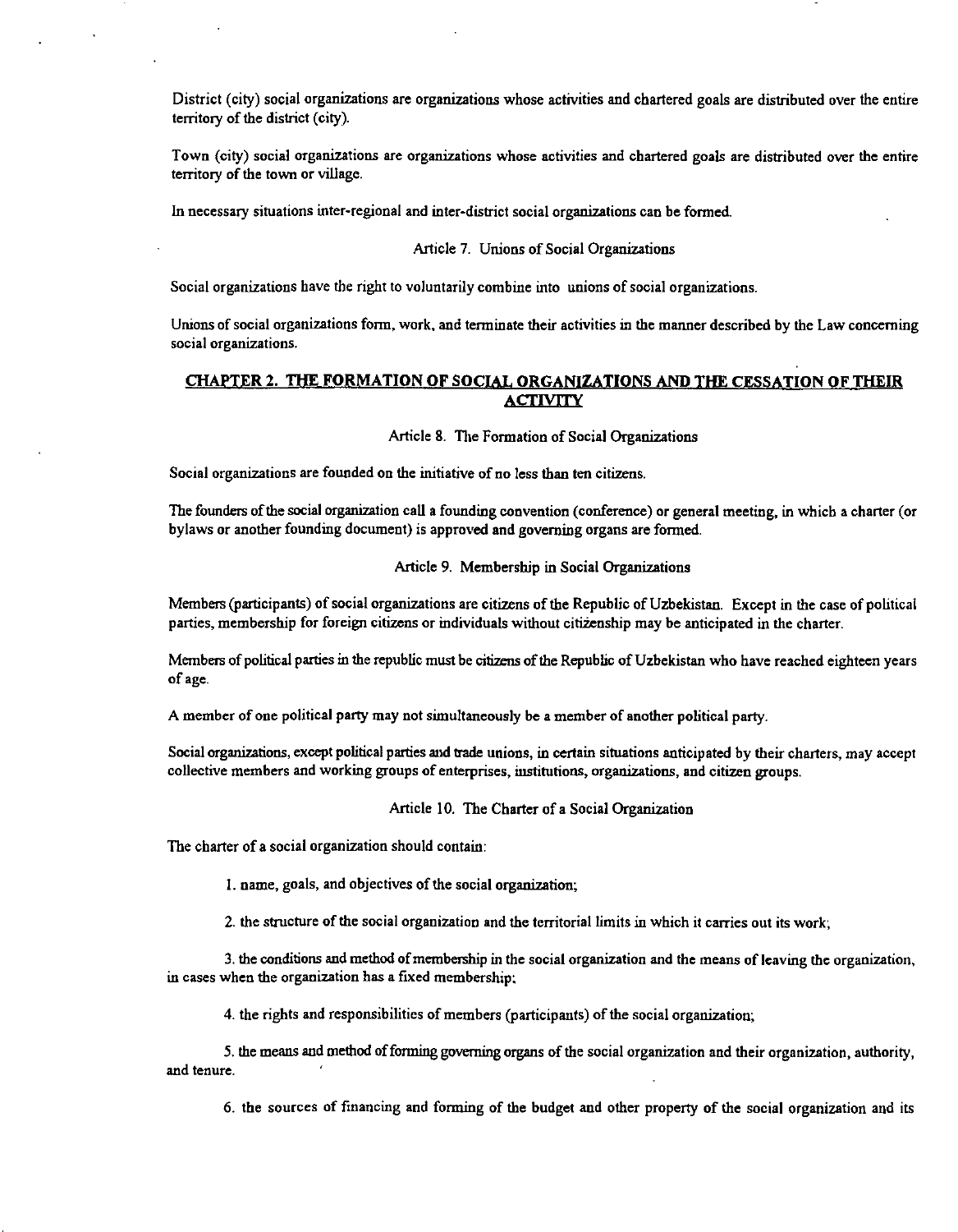Jmponents~

- 7. the place where the governing organ of the social organization is located:
- 8. the means by which changes and additions can be made to the charter of the social organization;
- . 9. the means by which the activity of the social organization can be terminated.

The charter may anticipate other situations having relevance to the work of the social organization.

The charter of a social organization may not contradict existing legislation.

## Article II. Registration of the Charter of a Social Organization

The charter of international social organizations working in the Republic of Uzbekistan, republican and inter-regional social organizations are registered with the Ministry of Justice of the RepUblic of Uzbekistan (from August 3,1992).

The means by which the charter of a social organization in the Republic ofKarakalpakstan is registered is determined by the legislation of the Republic of Karakalpakstan.

**The charters of social organizations whose work covers a region, district, city, town, or village, or two or more districts,**  cities, towns, or villages, are registered by departments of justice, regional executive committees, or the Tashkent City Council of People's Deputies.

In order to register the charter of a social organization, within one month from the day of the internal approval of the charter, an application is submitted, signed by the members of the organization's governing body, with their full names, dates of birth, and places of residence clearly shown. The application is accompanied by the charter, the minutes of the founding convention (conference) or general meeting which accepted the charter, and other materials affirming the execution of articles 6 and 8 of this Law.

The application for registration is considered within two months from the date of its submission.

Changes and additions to the charter of a social organization are subject to registration in the same manner and in the same periods of time as the registration of the charter.

Organs registering the charters of social organizations keep a register of those organizations.

A social organization and its components (organs) carry out their activities only after registration of their charters, in the manner prescribed by this Law and in accordance with civil legislation, and only then may be considered a legal entity.

On the territory of the Republic of Uzbekistan, not permitted is the work of international social organizations. their components, and affiliates, including popular movements and their structural components, and republican and local social organizations, including popular movements which have not registered their charter with the Ministry of Justice of the Republic of Uzbekistan and its local organs.

For registering the charter of a social organization, and later changes and additions to the charter, a registration fee is levied as determined by the Cabinet of Ministers of the Republic of Uzbekistan, and in the Republic of Karakalpakstan, by the Council of Ministers of the Republic of Karakalpakstan.

## Article 12. Denial of Registration of a Social Organization's Charter

Registration of a social organization's charter may be denied if the charter contradicts the conditions of articles 3, 4, or 10 of this Law, or if the charter has already been registered for a social organization of the same name.

In the case of denial of registration of the charter, the applicant is notified in writing with explanation of the legislative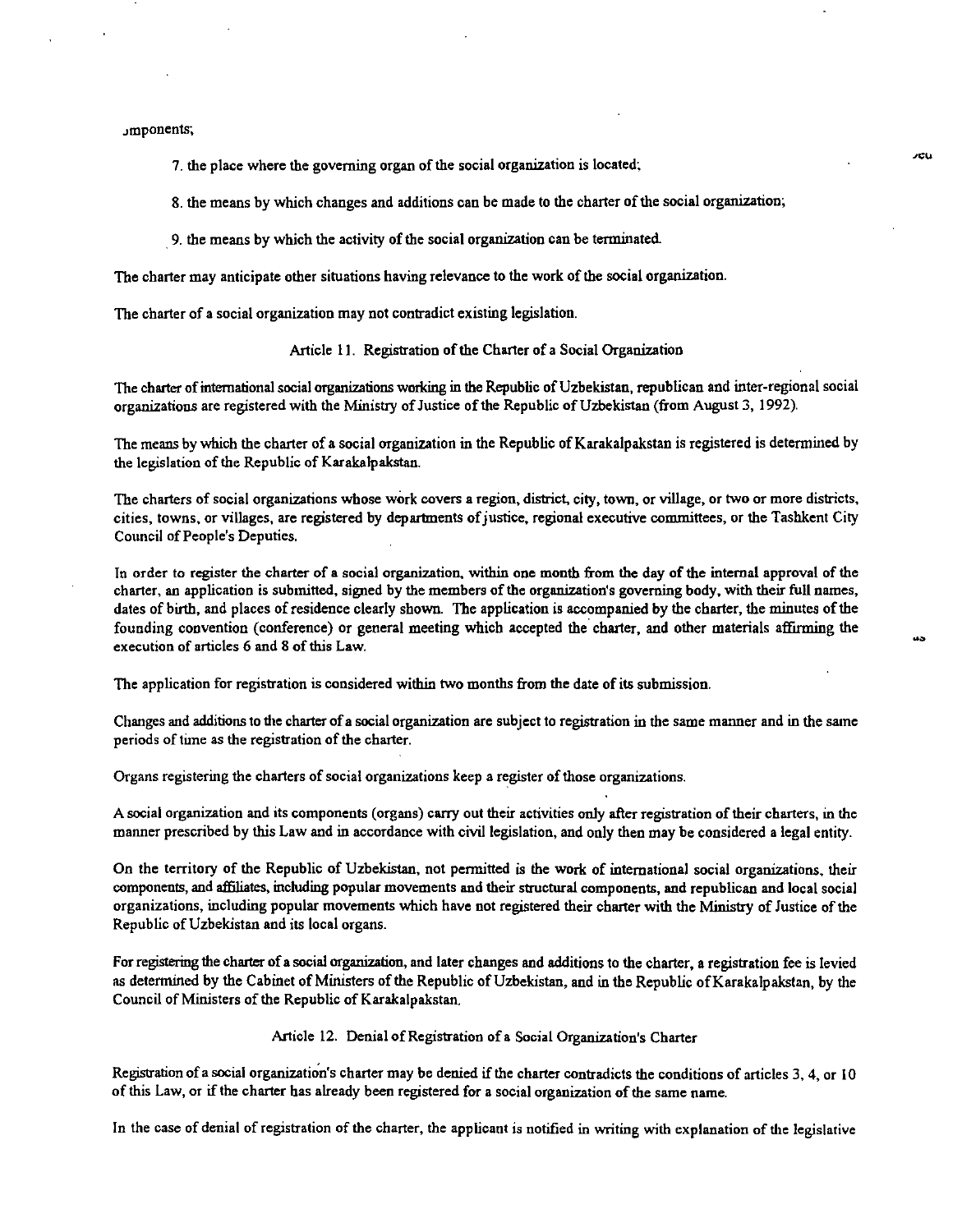**moments which the charter contradicts.** 

A denial of registratioo of a social organizatioo's charter may be appealed in court and is reviewed in the manner prescribed by civil procedure legislation in the Republic of Uzbekistan.

Charter registration denial of an international, republican, or inter-regional social organization may be appealed in the Supreme Court of the Republic of Uzbekistan, and charter registration denial of local social organizations may be appealed in the appropriate regional or Tashkent City court.

#### Article 13. Symbol of Social Organizations

Social organizations may have emblems, flags, and pennants for symbols.

The emblems of social organizations are affirmed by the organizations' governing organs in accordance with their charter. The emblems and pennants of social organizations may not advocate the goals outlined in the second part of Article 3 of this Law.

Flags and pennants are subject to government registration in the prescribed legal manner.

## Article 14. Termination of the Work of Social Organizations

The tennination of the work of social organizations may be carried out through reorganization (merger, joining, fraction) or liquidation.

The reorganization of a social organization is carried out by decision of its convention (conference) or general meeting. The registration of the charter of the newly reorganized social organization is carried out in the manner prescribed in Article II of this Law.

The liquidation of a social organization is carried out by decision of its convention (conference) or general meeting or as the result of the reasons and in the manner anticipated in Article 22 of this Law.

**The property** of the **social organization which is liquidated by decision of its convention (conference) or general meeting.**  is directed towards the goals outlined in its charter.

## CHAPTER 3. THE RIGHTS AND WORKING CONDITIONS OF SOCIAL ORGANIZATIONS

#### Article 15. The Rights of Social Organizations

Social organizations are equal before the law.

The rights of social organizations are enforced by their charters.

In order to meet the goals and objectives outlined in their charters, programmatic documents, and other acts, social organizations freely distribute information about their goals and activities. In the conditions and manner prescribed by legislation they:

- participate in the formation of organs of governmental power and management;

- participate in the decision making process of organs of governmental power and management;

- represent and defend the legal interests of their members (participants) in governmental and social organs;

- exercise other authorities prescribed by the present Law and other legislative acts of the Republic of Uzbekistan, and, in the Republic of Karakalpakstan, by the legislation of the Republic of Karakalpakstan.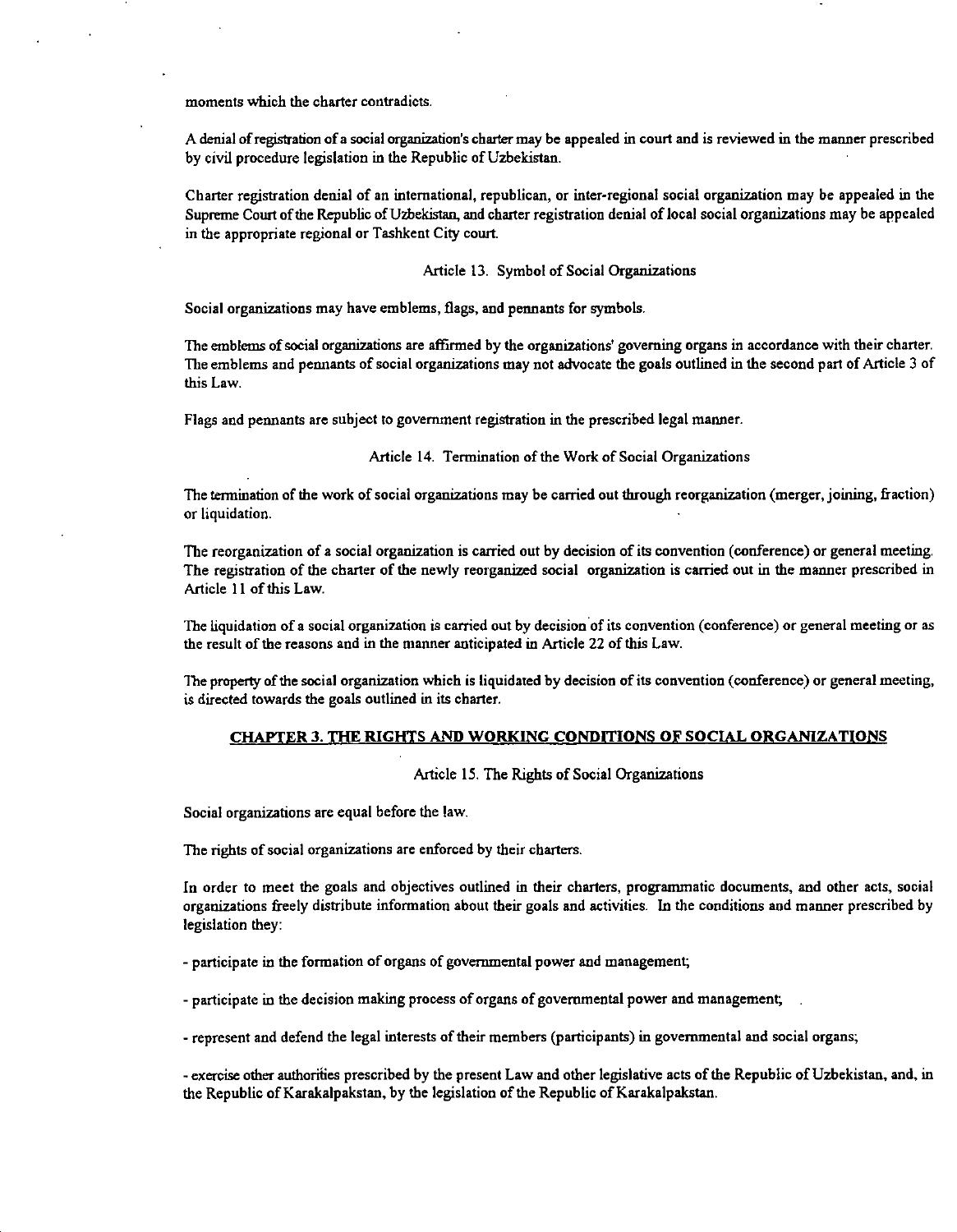# Article 16. Political Parties, Mass Popular Movements, and Trade Unions

Parties expressing the political will of their members place as their primary objective participation in the formation of governmental power and management, and likewise participation in the activities of power structures through their representatives elected to councils of People's Deputies.

Parties have programmatic documents published for general inspection.

Parties have the right to nominate candidates for people's deputies, conduct pre-election campaigns, and form groups of its supporting deputies in corresponding councils of people's deputies.

Mass popular movements pursue political and other goals and do not have a fixed membership.

Members of the military and persons employed in government law organs are governed in their work by the letter of the law and are not connected to the decisions of political parties and mass popular movements pursuing political objectives.

Trade unions, in cooperation with government organs, economic organizations, cooperatives, and other social organizations, represent and defend the interests of members of trade unions in the area of production, and in the socio-economic and **cultural areas in accordance with the current legislation concerning trade unions.** 

Political parties and trade unions have only fIXed individual membership.

#### Article 17. Production and Economic Activity of Social Organizations

Social organizations, in the manner prescribed by law, carry out production and economic activity. They form, only for the goal of meeting the chartered goals, enterprises and economic organizations having the rights of a legal entity.

Income from the production and economic activity of social organizations may not be distributed among members (participants) of these organizations and is used only to meet the chartered goals. Social organizations may use their resources for philanthropic objectives, even if these objectives are not anticipated in their charters.

Enterprises and organizations formed by social organizations contribute funds to the budget of the social organization in the manner and quantity prescribed by law.

## Article 18. The Property of Social Organizations

Social organizations and their components may own buildings, constructions, apartments, equipment, inventory, property of cultural awareness and health care significance, monetary resources, stocks, securities. and other property necessary for the material support of the activities anticipated in their charters. The property of social organizations may also be publishing houses. other enterprises, and philanthropic enterprises formed from the resources of these organizations in accordance with the goals outlined in their charters.

Legislative acts of the Republic of Uzbekistan, and, in the Republic of Karakalpakstan, legislative acts of the Republic of Karakalpakstan, may determine the types of property which in consideration of governmental and social security, or in accordance with international agreements, may not be the property of social organizations.

The monetary resources of social organizations form from membership fees and dues anticipated in the charter, voluntary **contributions and** donations~ **funds from lectures, exhibitions, athletic and other events. and lotteries carried out in**  accordance with the charter; income from production, economic, and publishing activities; and other funds acquired legally.

Political parties and mass popular movements with political goals are not allowed to receive fmancial or any material assistance from religious organizations, or foreign governmental organizations and citizens. Any such funds are directed to the Ministry of Finances of the Republic of Uzbekistan for the governmenrs use.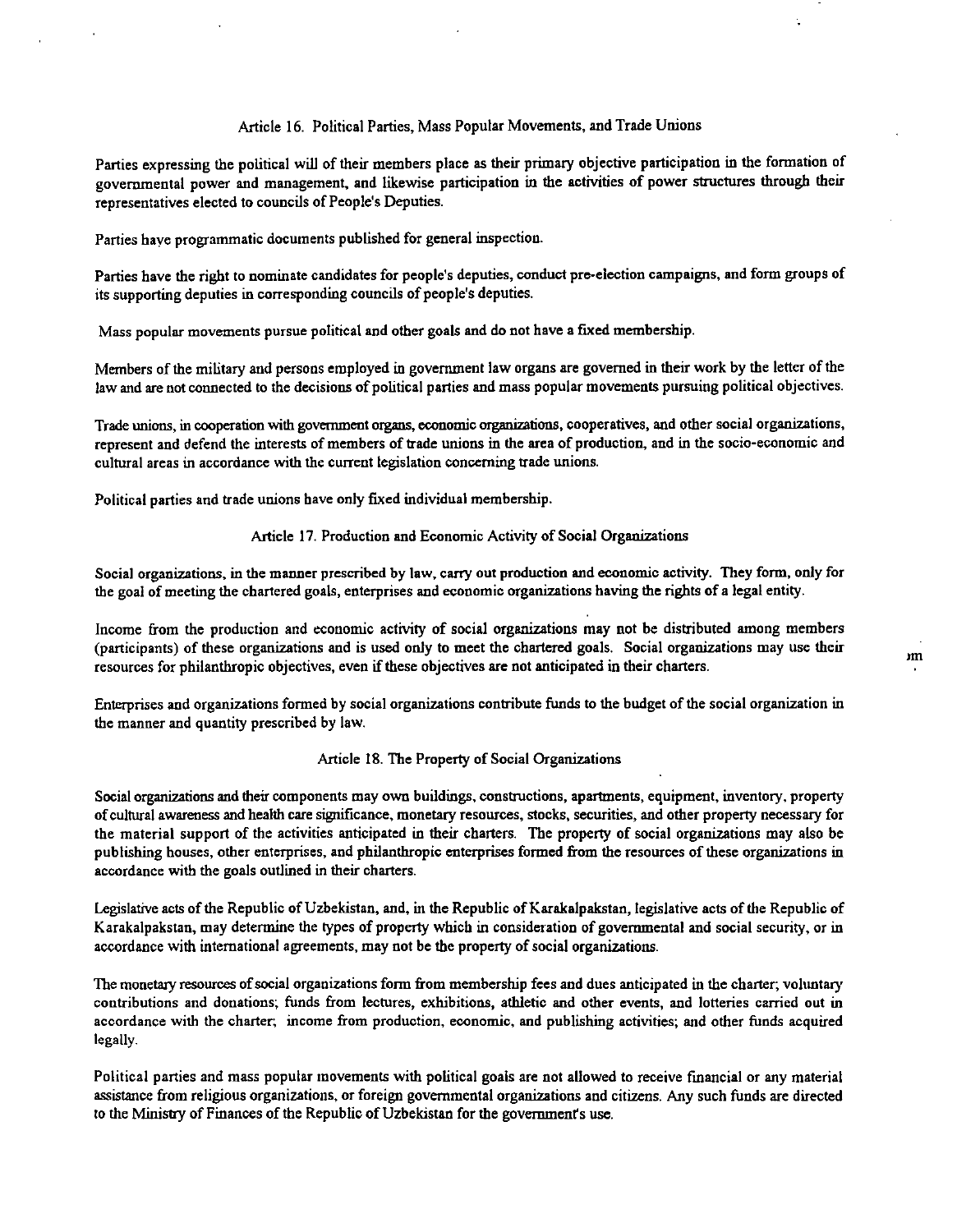Political parties publish their budgets each year for general inspection.

The law protects the property of social organizations.

The competence of unions and their constituent organizations to use and distribute property belonging to them and their **constituent organizations is determined by the charter of a union of social organizations.** 

Article 19. Mass Media and Publishing Activity of Social Organizations

Social organizations have the right to sponsor media of mass infonnation and cany out publishing activity in accordance with current legislation concerning the press and other media of mass information.

Political parties and mass movements pursuing political goals do not have the right to cany out publishing activity and maintain printing organs from resources contributed from religious organizations or foreign governments. organizations, **Of citizens.** 

# CHAPTER 4. MONITORING THE ACTIVITIES OF SOCIAL ORGANIZATIONS. RESPONSIBILITY FOR TRANSGRESSIONS OF LEGISLATION

Article 20. Control Over and Monitoring Of the Activities of Social Organizations

**Financial organs carry out monitoring of the sources of finances and income of social organizations, the quantity of the**  contributions they receive. and their payment of taxes in accordance with legislation.

Law enforcement organs cany out the work of monitoring the compliance of social organizations with the law.

The Ministry of Justice of the Republic of UZbekistan and its local organs, having registered the charter of a social organization, monitor the organization's functioning in accordance with the goals outlined in its charter. The registering organ has the right to demand from the governing body of the social organization an accounting of decisions taken, send its representatives to participate in the activities being carried out by the social organization, and receive explanations from members of the social organization and other citizens concerning questions related to observance of the social organization'S charter.

Article 21. The Basis of Responsibility

**Transgressions of the legislation concerning social organizations incur criminal, administrative, material, and other responsibilities in accordance with current legislation.** 

Responsibility for transgressions of the legislation concerning social organizations is carried by the guilty persons in government and social organs, and likewise citizens.

Social organizations, including those whose charters are unregistered, in cases of transgression of the legislation concerning social organizations, cany responsibility in accordance with the law.

In the cases when social organizations pursue activities that are outside the objectives and goals determined by their charter or that break the law, the governing organ of the social organization in question may receive a written warning from the organ which registered that organization's charter or by the prosecutor's office.

Article 22. Liquidation of a Social Organization in Cases of Violations of the Charter or Law

**Social organizations are liquidated by decision of the court in cases when the social organization works in the ways**  described in the second, third, and fourth parts of Article 3 and in the fourth part of Article 18 of the present Law.

A court may liquidate a social organization in the case of a second offense in the course of one year of the type described by the fourth part of Article 21 of this Law.